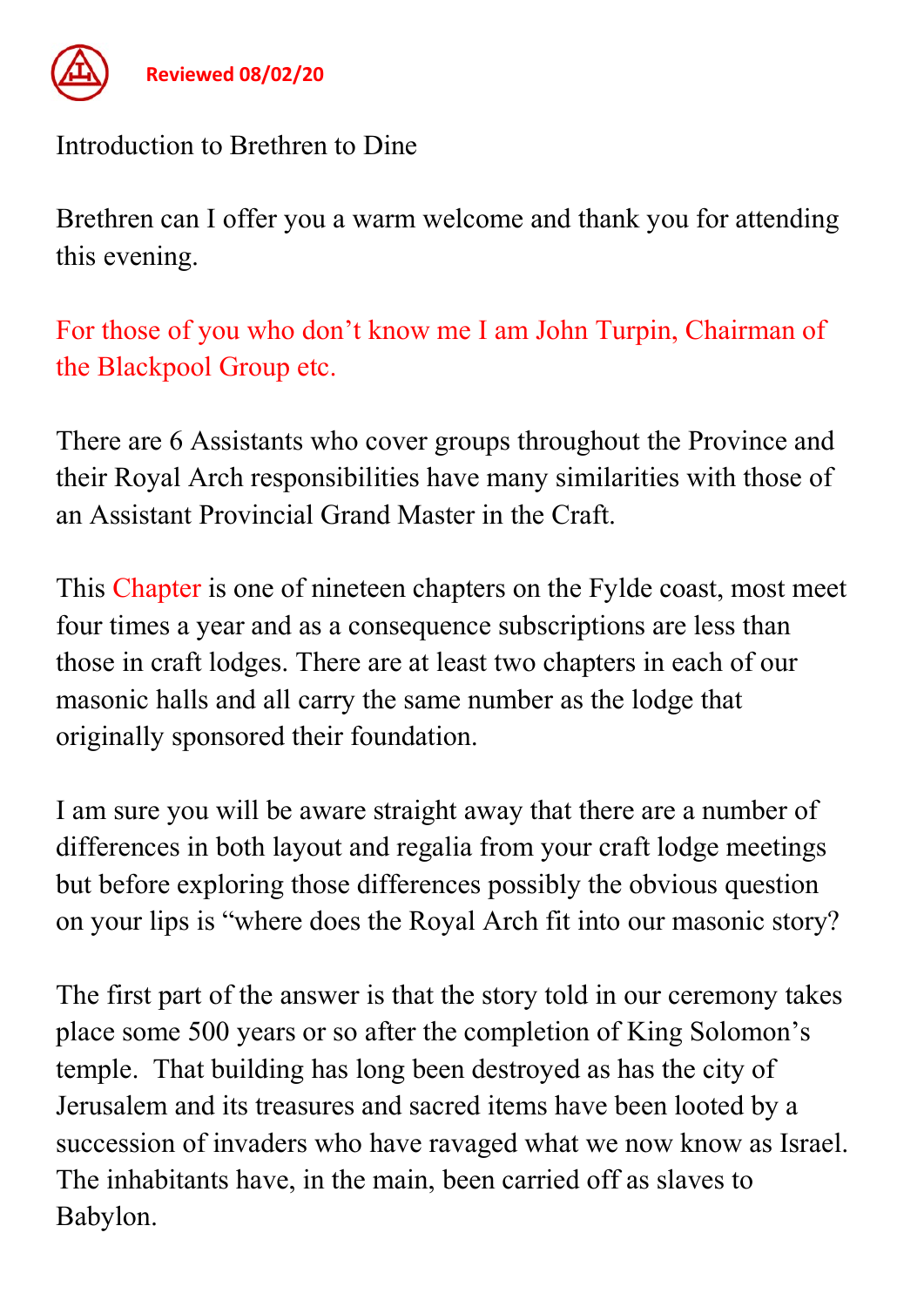Cyrus, king of Persia, allows those Jews who wish to do so, to return to Jerusalem and re-build both the city and more importantly, Solomon's temple, thus fulfilling a prophecy of the prophet Jeremiah.

Our story is concerned with those events and what occurred during the construction of the replacement temple.

The second part of the answer is that at your interview prior to joining freemasonry, you were asked if you believed in a supreme being. If you hadn't said yes, you wouldn't be here as a member of a lodge.

The craft story as told in the three degrees of masonry gives you a moral framework to try to lead your life by and thus be a good citizen and individual.

Your belief in a supreme being isn't really touched on, so the Royal Arch story picks up on this and is concerned with your relationship with that being and that is why the Royal Arch is described as the completion of your journey through freemasonry.

By joining a Chapter – the Royal Arch – you will have received a moral framework from your craft lodge and been reminded of your belief in a supreme being in your chapter meetings.

The book of constitutions you received at your initiation and which every new master of a lodge also receives, states at the start that pure antient freemasonry consists of the three degrees of craft masonry and the Holy Royal Arch.

Everything in the Royal Arch is carried out in a different manner to that in your craft lodge. It isn't another degree in that craft lodge but an extension to those degrees through which you have already passed.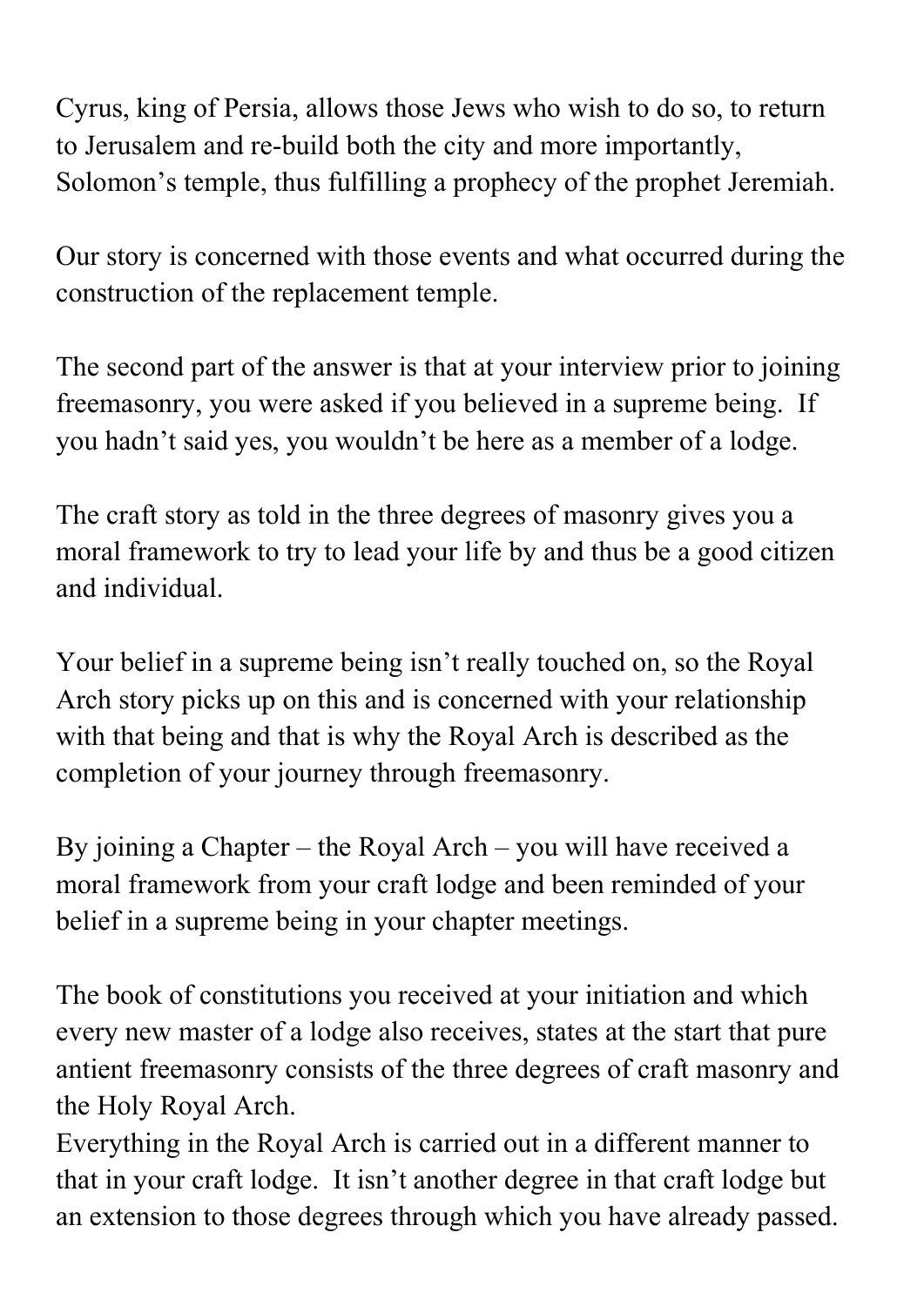So to the differences. We wear separate regalia, which consists of an apron, just like the craft, though of a different colour and design. The colours in the royal arch are associated with the furnishings of king Solomon's temple as well as being reference to a former part of our ritual called "passing the veils." This was seen as the transition from the craft to the Royal Arch.

In the Royal Arch the apron is called a badge as originally our Royal Arch masonry was practised in a lodge and to emphasise the different working a badge was pinned onto a craft apron. Nowadays the regalia is totally separate. We also wear a ribbon or sash and a jewel. The jewel you should have seen before, as it is worn by Royal Arch masons in their Craft lodges. The jewel is suspended from either a white ribbon for Companions, those members of chapters who haven't been through the Principals chairs, a red or scarlet ribbon for someone who has been a Principal of a Chapter and I'll come onto that shortly, or a tricoloured ribbon for Provincial and Grand Chapter officers.

Whilst craft lodges have a worshipful master and two wardens, chapters have three Principals who sit together in the east; they are called respectively – Zerubbabel, Haggai and Joshua and they separately and jointly lead a chapter. They represent the regal, prophetical and religious aspects of the Royal Arch. Summonses for meetings bear the name of all three Principals. There is an officer called scribe Ezra who is, in the main, directly equivalent to a lodge secretary though with additional ceremonial duties; a treasurer, his duties are identical; a director of ceremonies and an assistant director of ceremonies with the same duties as their craft equivalents and another scribe, Nehemiah, who acts as inner guard but who has, in addition, more important duties. The holding of this office is one which qualifies a companion for progress to the Principals chairs. We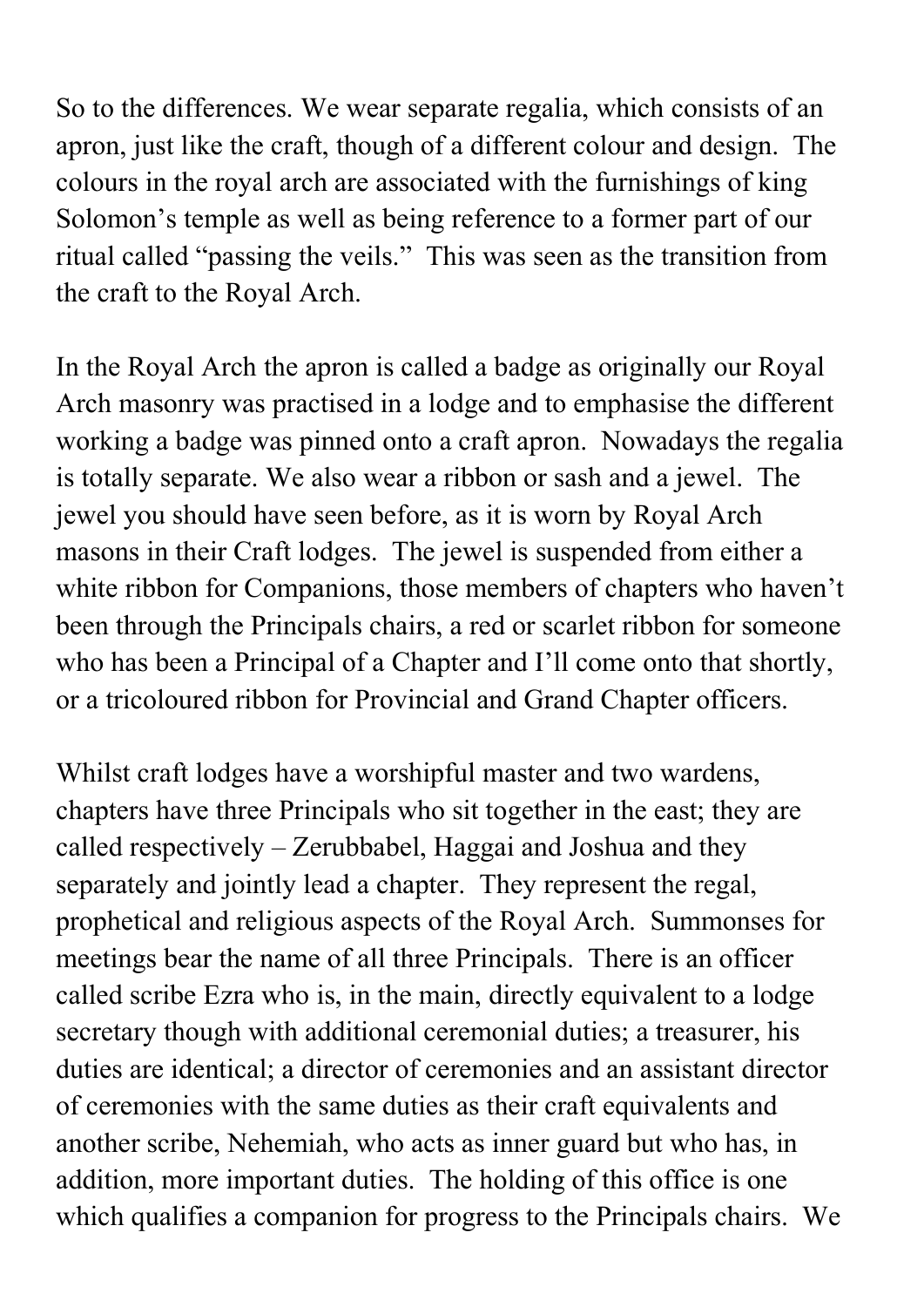also have three sojourners whose duties could be compared with the office of deacon in a lodge though they play a prominent role in telling the story contained within our ritual.

Seating arrangements for companions not in office or who are visitors are exactly the same as in your lodge.

You will notice that there are some banners behind the three principals chairs. These are of the principal divisions of the army of Israel and represent an ox; a man; a lion and an eagle. There is a further banner showing the jewel of the royal arch, the triple tau. These will always be on display at any chapter meeting. What you see before you is not all of the furnishings of a Royal Arch chapter as we have removed some items so as to retain a large element of surprise for your joining ceremony.

That ceremony, in which you enter as a master mason wearing a master mason's regalia, is in three main parts and takes place, as I said earlier, some 500 years after the completion of king Solomon's temple so in about 520 BC and after the Israelites have spent time in captivity and exile.

The first part is set in Jerusalem when the descendants of the children of Israel return to find the city in ruins and their temple destroyed. At the end of this section you retire from the chapter.

In the second part you re-enter along with the sojourners to offer your assistance in re-building the temple.

The third and final part is set in the grand Sanhedrim – the council of the children of Israel – which regulated the temple and religious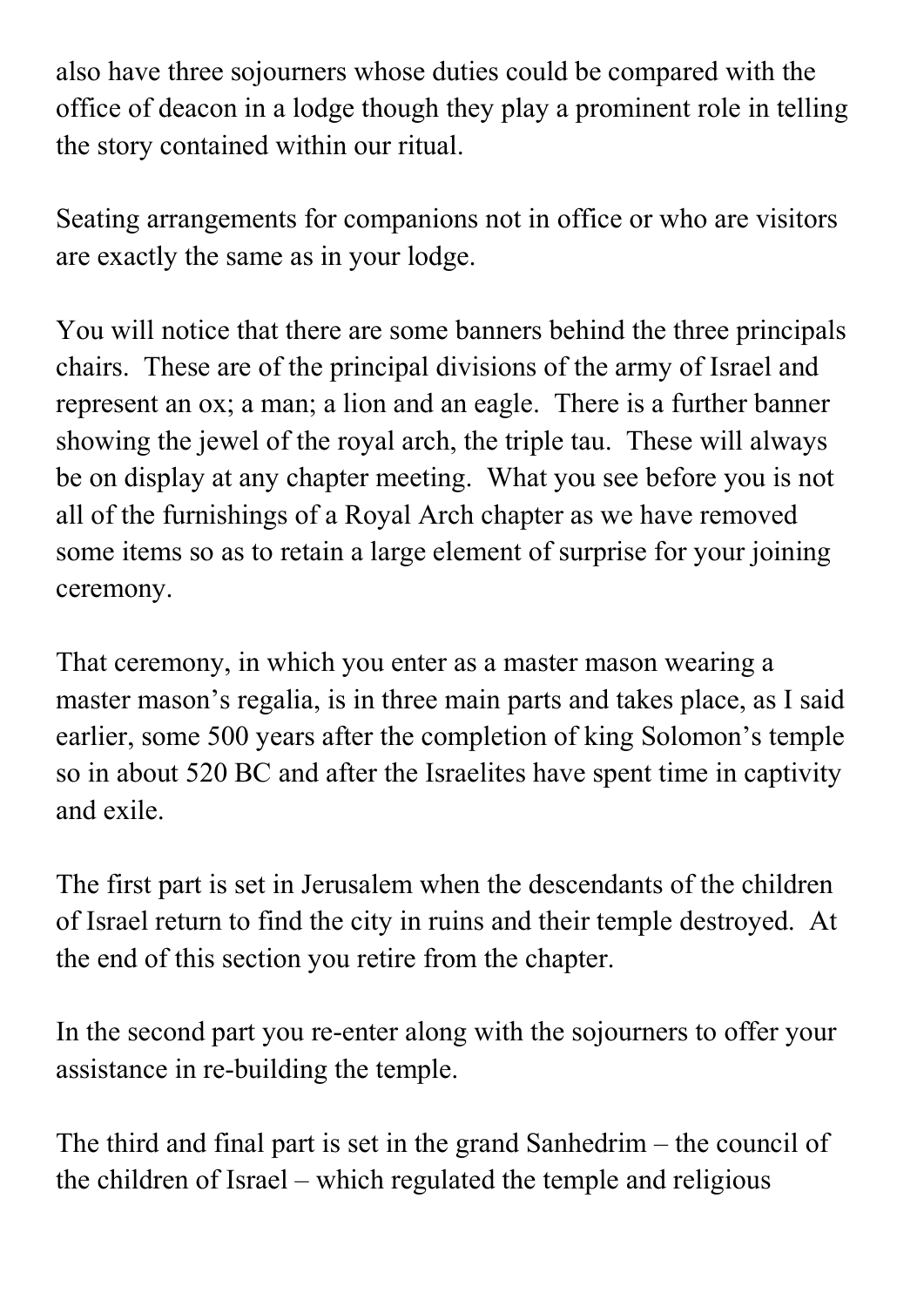affairs, where the ceremony is explained and you are rewarded with the regalia of the royal arch and become a companion of the chapter.

The major difference to our craft story is that where the craft third degree ends with sadness at the death of Hiram Abif and the subsequent loss of the genuine secrets of a master mason, the Royal Arch ceremony ends on a note of joy at the rediscovery of lost secrets, thus completing our masonic journey.

As it deals with a journey from Babylon in the east to Jerusalem in the west, it brings a sense of understanding to the third degree opening when the wardens are asked, "whence come you" and "wither directing your course" etc.

You may be invited, or perhaps you already have been invited to join other orders in freemasonry and there are many, but I would sincerely stress to you that this is the first one to join after the Craft as your journey through pure, ancient freemasonry is not complete until you become a Royal Arch mason. Let me give you a quote from the former Pro Grand Master, the Marquis of Northampton:

" In craft masonry a brother acknowledges a belief in a supreme being, yet this relationship is never explored. In the Royal Arch, the mason continues and completes his education and knowledge of craft masonry and is invited to consider his relationship and dependence upon god. Therefore it may justly be claimed to be the climax of freemasonry and no brother can consider his masonic life complete until he has joined the Royal Arch."

Many of the Principal Officers of the Craft and the Royal Arch at both Grand and Provincial level are held by the same individuals; for example the Duke of Kent is both Grand Master in the Craft and First